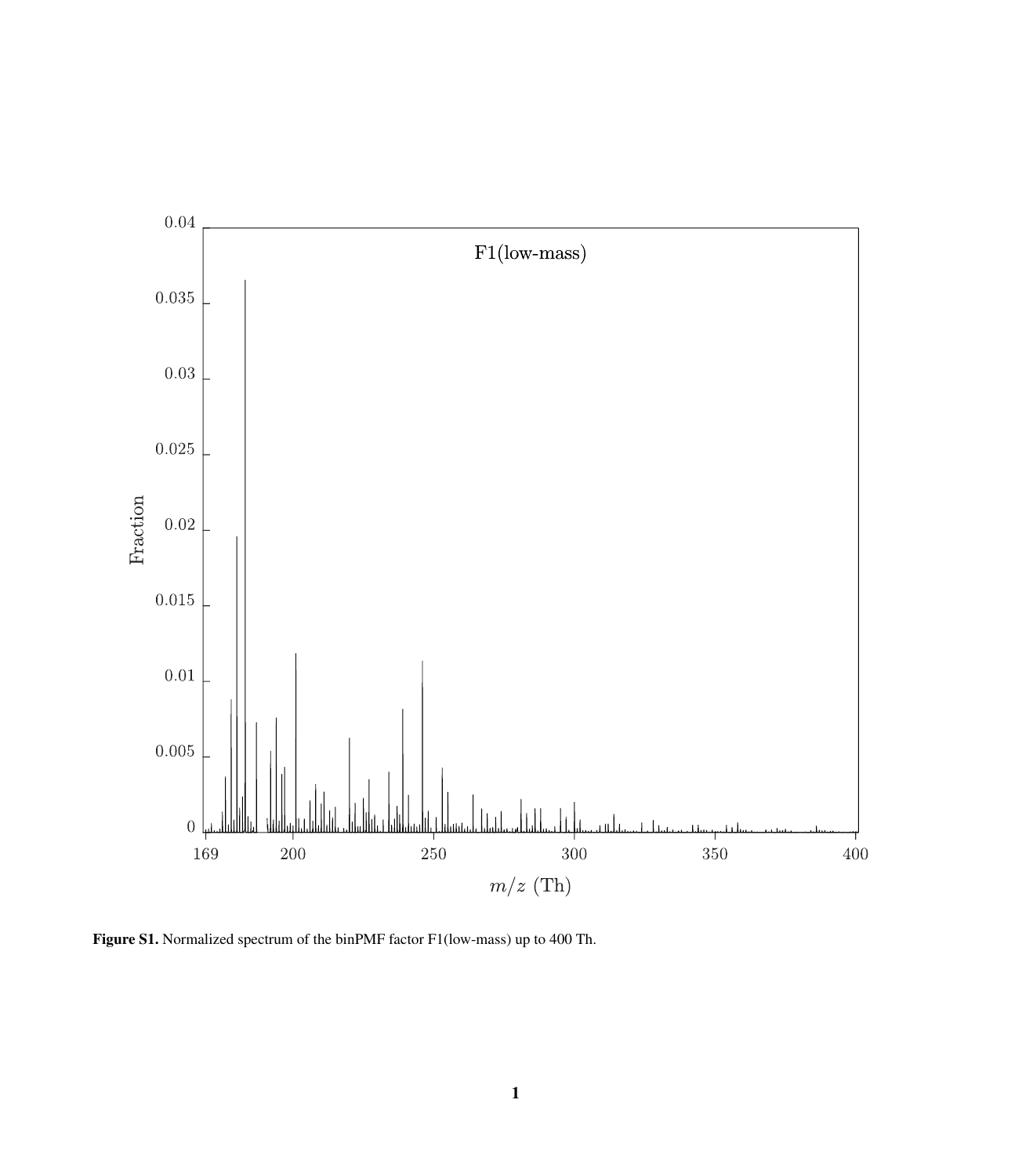

Figure S2. Normalized spectrum of the binPMF factor F2(water-nitrate dimer) up to 400 Th.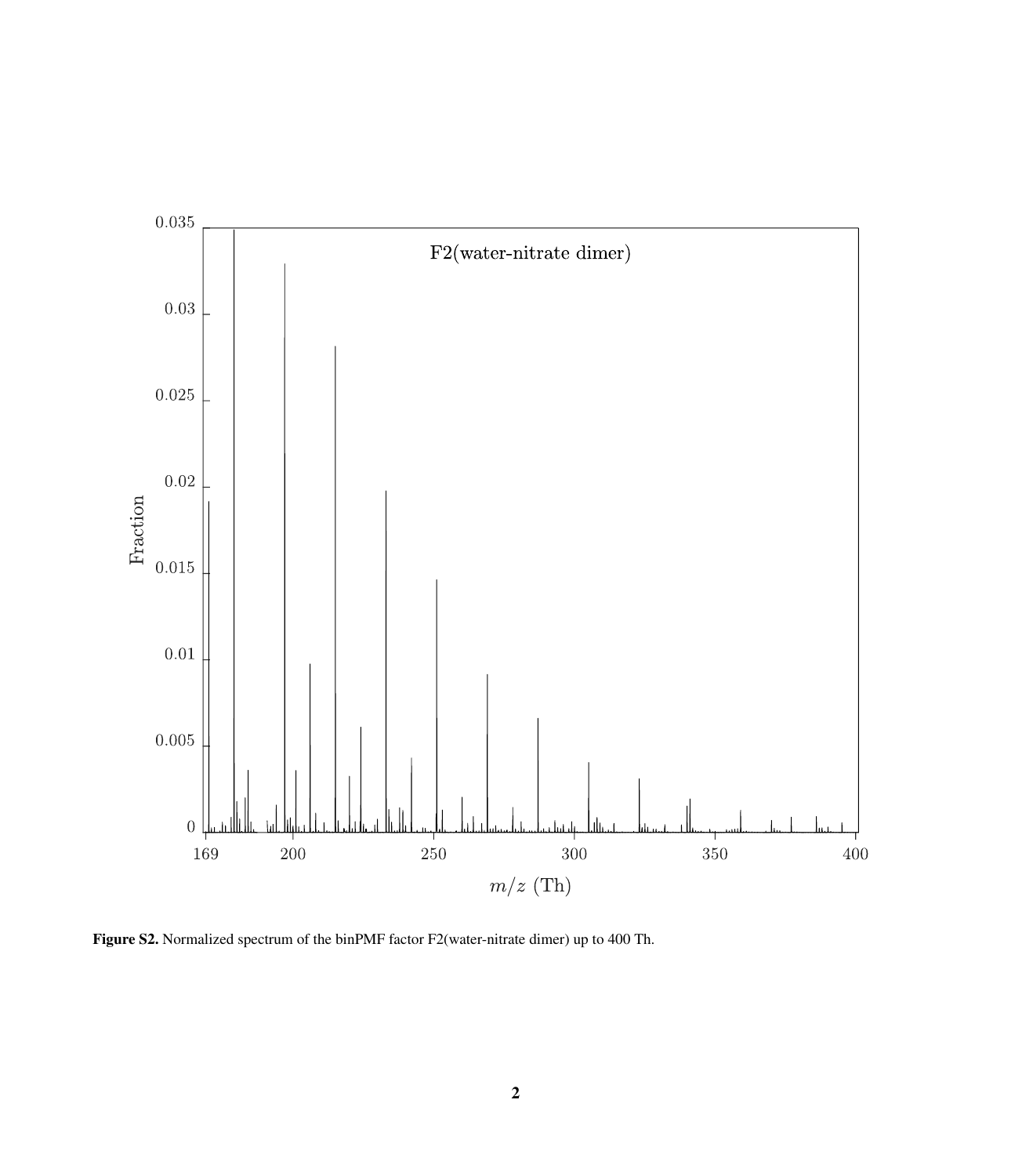

Figure S3. Normalized spectrum of the binPMF factor F3(nitrophenol, nitrocatechol) up to 400 Th.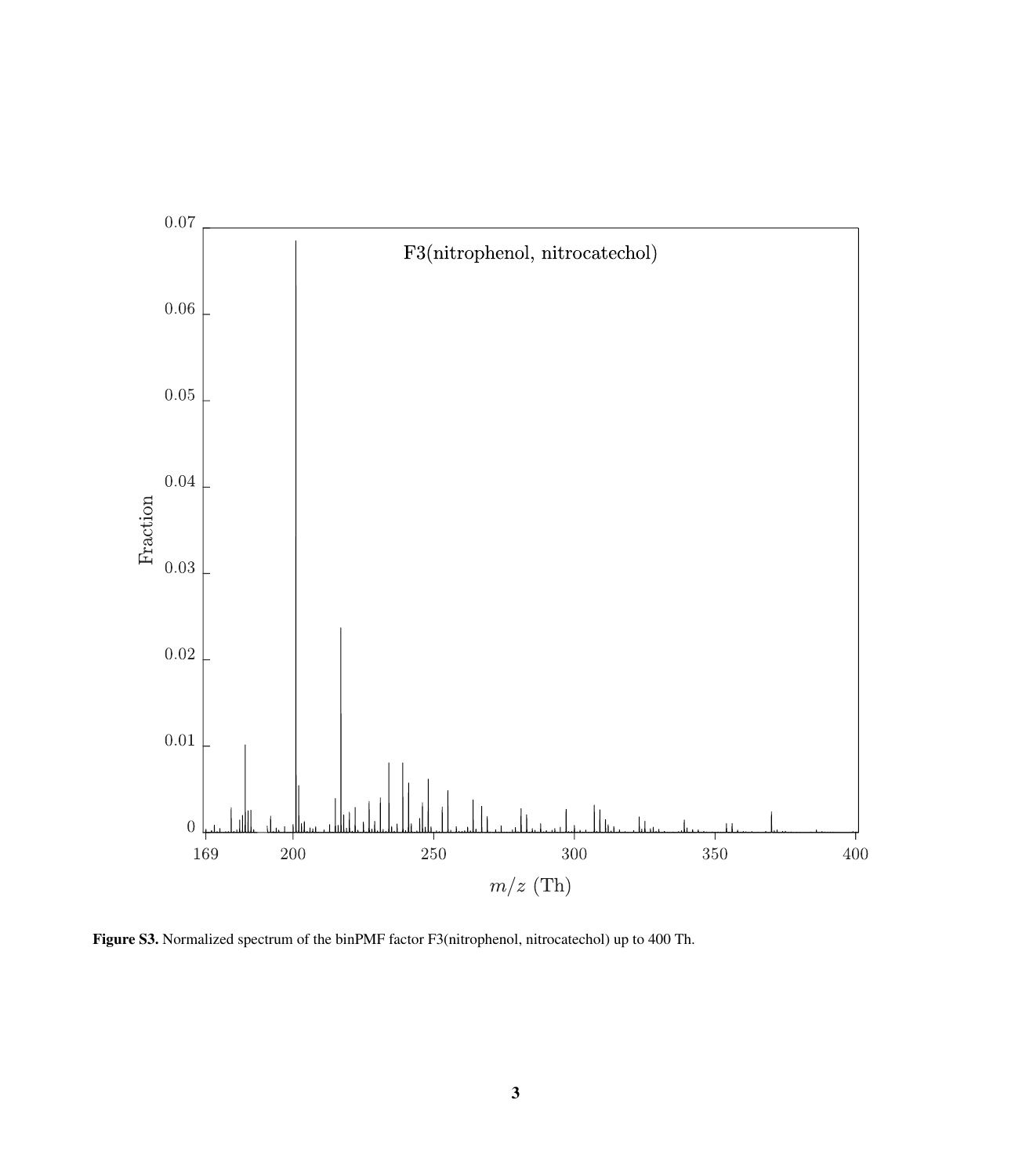

Figure S4. Normalized spectrum of the binPMF factor F4(OOMs) up to 400 Th.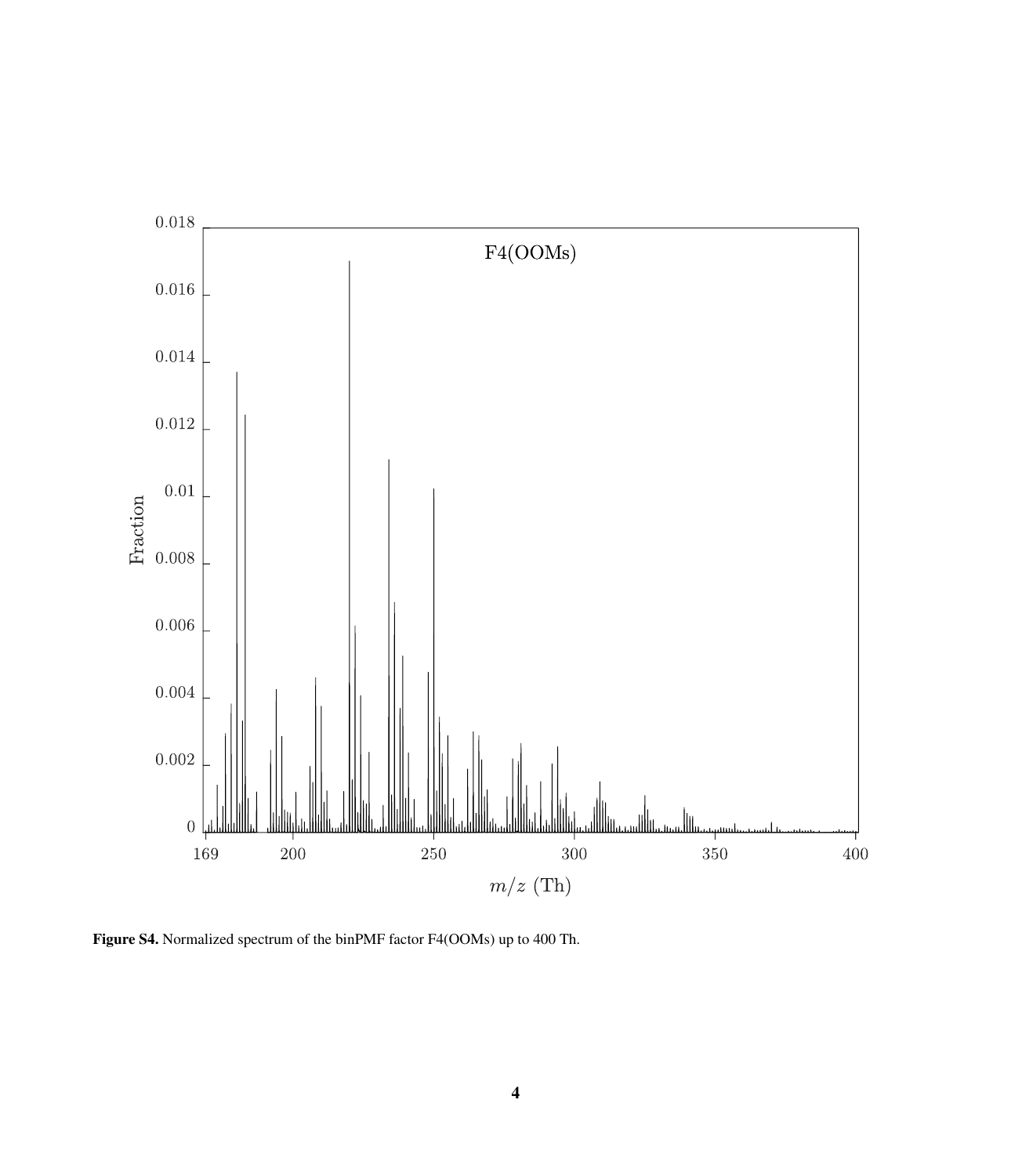

Figure S5. Normalized spectrum of the binPMF factor F5(mized) up to 400 Th.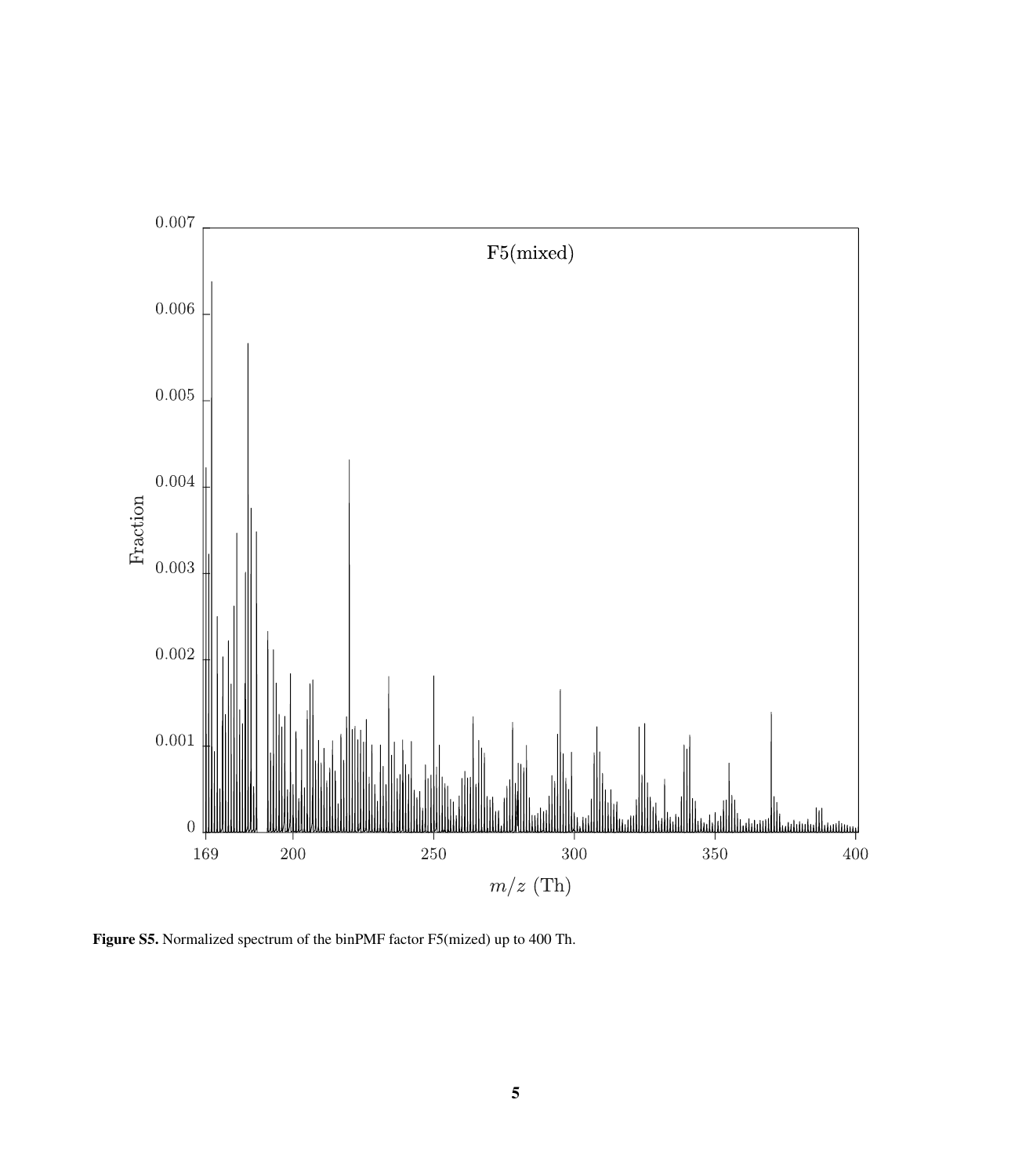

Figure S6. Normalized spectrum of the binPMF factor F6(water-nitrate monomer) up to 400 Th.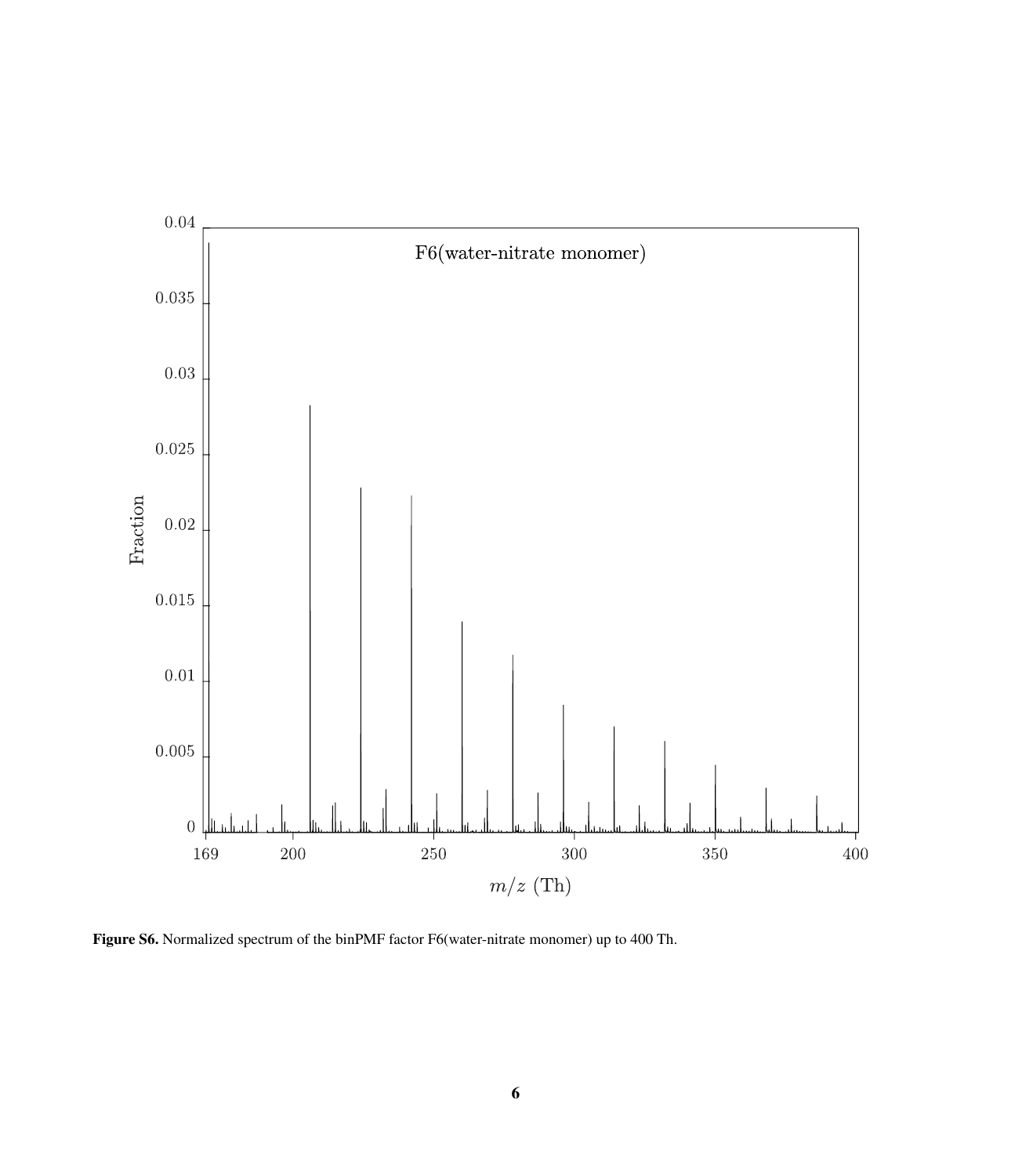

Figure S7. Normalized spectrum of the binPMF factor F7(day-N-HOMs) up to 400 Th.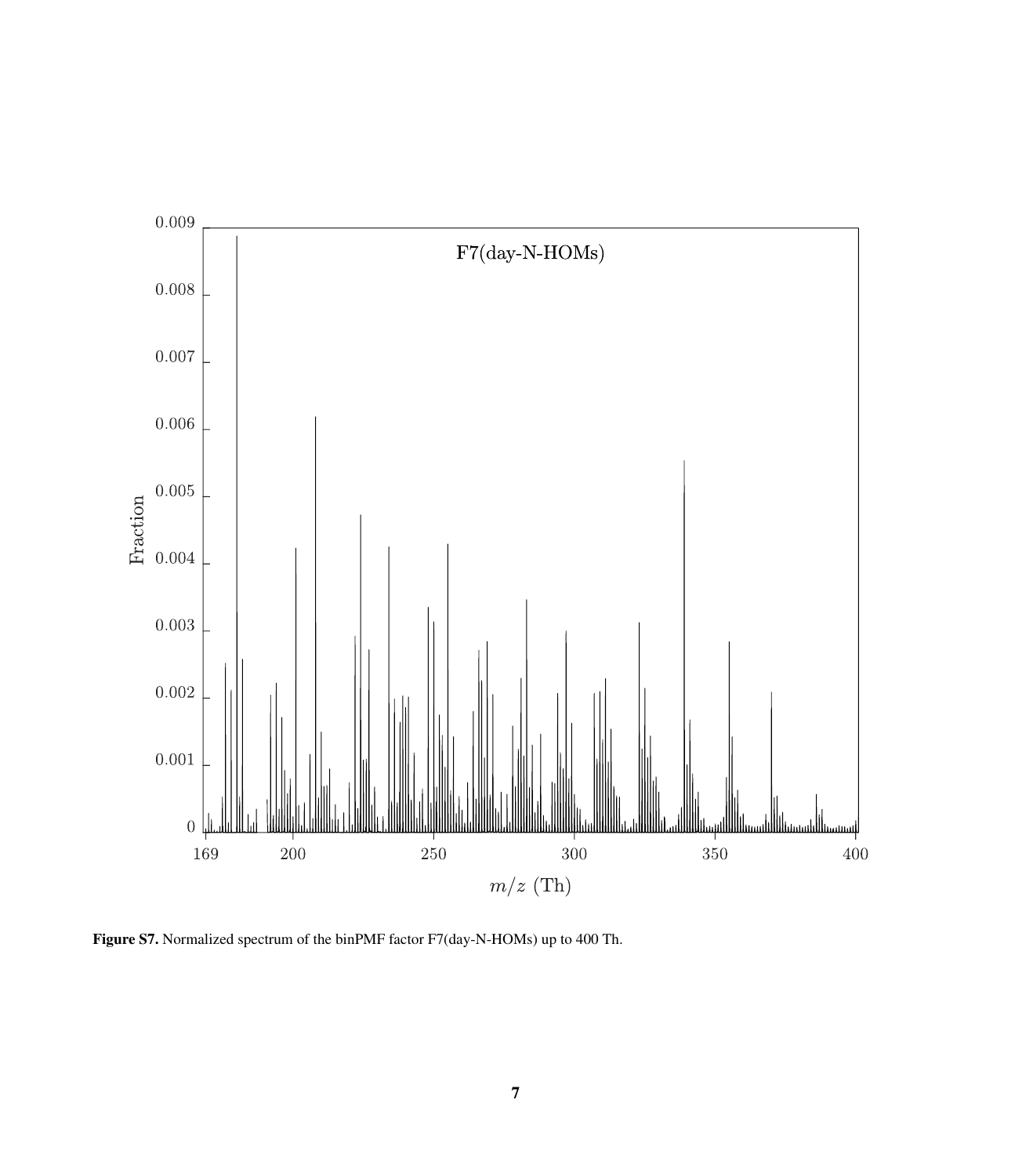

Figure S8. Normalized spectrum of the binPMF factor F8(morning-N-HOMs) up to 400 Th.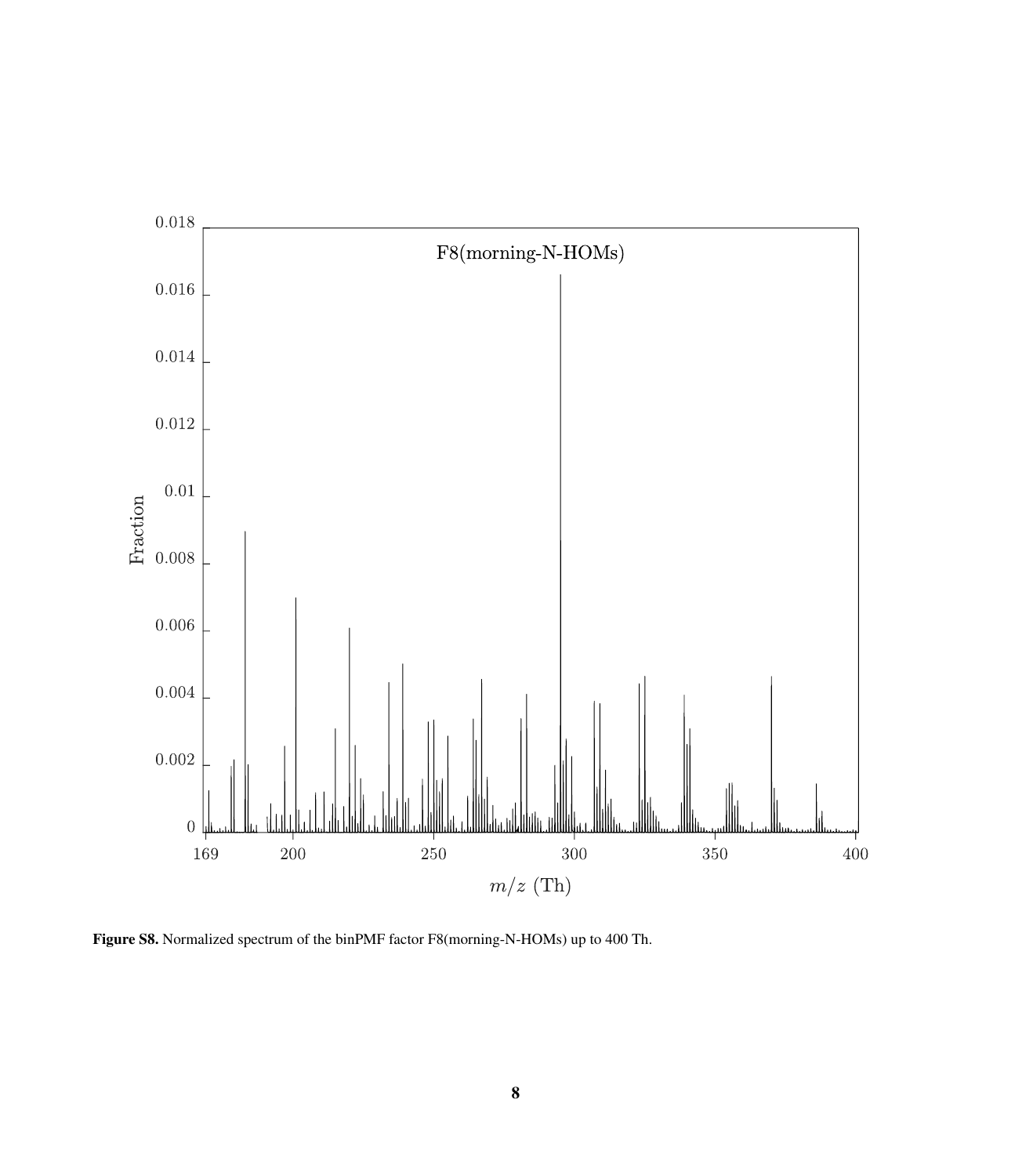

**Figure S9.** Pearson's correlation coefficient  $(R)$  between all particle size bins and (a) the concentrations of sulfuric acid ( $[H_2SO_4]$ ) and ammonia ( $[NH_3]$ ) and (b) binPMF factors 3 and 7, together with the variable  $f_{FT}$ . Data below 3 nm are from a PSM, over 5 nm are from the DMPS, and the remaining part between them are from the NAIS. Solid lines denote data from the days with NPF events and dashed lines from the days with no NPF event. Due to a relative low amount of the data in these plots, the lines are shown regardless of their statistic significance.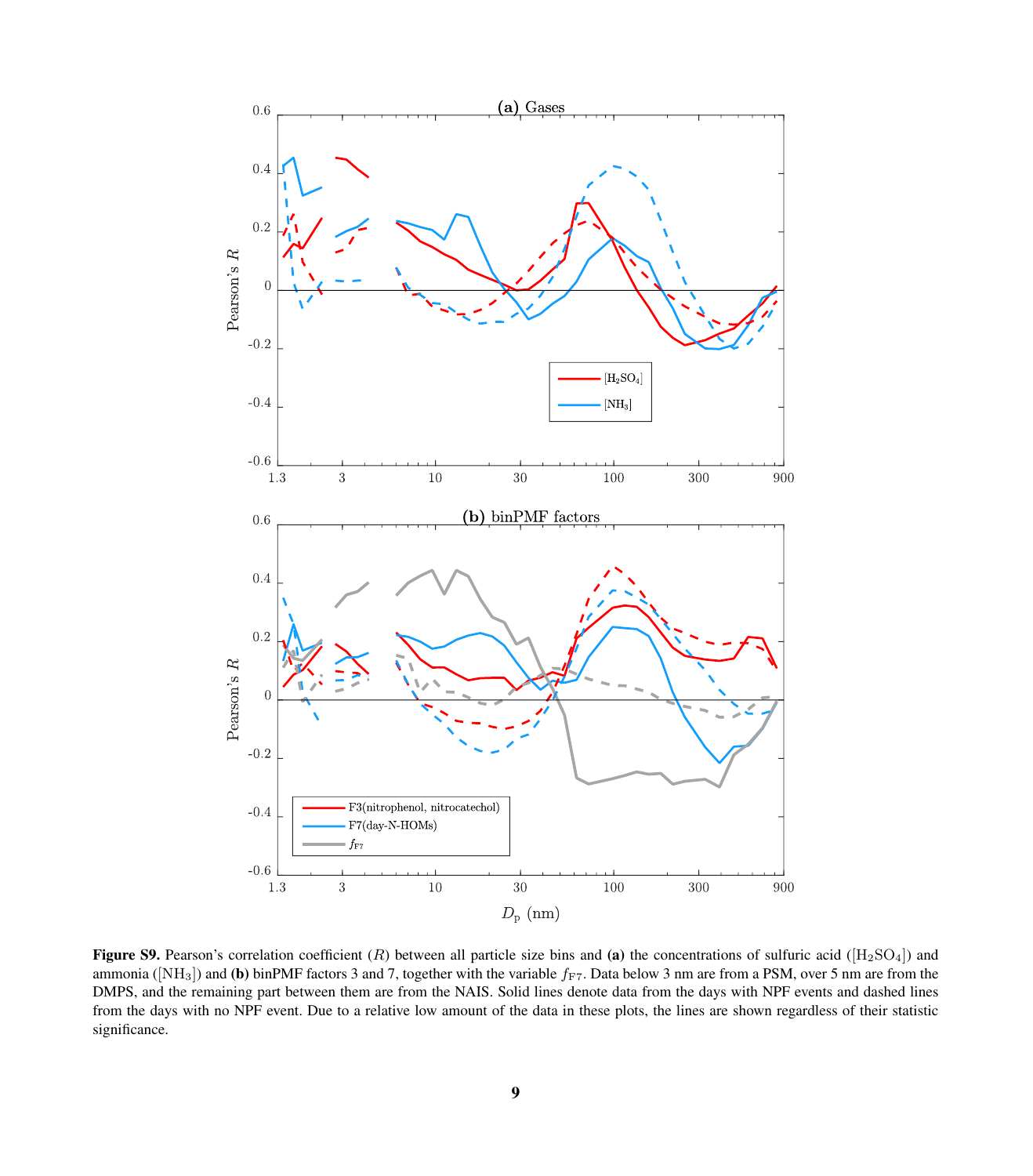| Day              | Classification | Day      | Classification | Day      | Classification |  |
|------------------|----------------|----------|----------------|----------|----------------|--|
|                  |                | May 1    | unclear        | Jun 1    | no event       |  |
|                  |                | May 2    | no event       | Jun 2    | no event       |  |
| Apr 3            | no event       | May 3    | event          | Jun 3    | no event       |  |
| Apr 4            | no event       | May 4    | unclear        | Jun 4    | no event       |  |
| Apr 5            | no event       | May 5    | unsure         | Jun 5    | no event       |  |
| Apr <sub>6</sub> | no event       | May 6    | no event       | Jun 6    | no event       |  |
| Apr <sub>7</sub> | no event       | May 7    | no event       | Jun 7    | no event       |  |
| Apr 8            | no event       | May 8    | event          | Jun 8    | no event       |  |
| Apr 9            | no event       | May 9    | event          | Jun 9    | unclear        |  |
| Apr 10           | no event       | May 10   | event          | Jun 10   | event          |  |
| Apr 11           | event          | May 11   | no event       | Jun 11   | event          |  |
| Apr 12           | event          | May 12   | no event       | Jun 12   | unclear        |  |
| Apr 13           | unsure         | May 13   | event          | Jun 13   | unclear        |  |
| Apr 14           | unsure         | May 14   | event          | Jun 14   | no event       |  |
| Apr 15           | event          | May 15   | event          | Jun 15   | no event       |  |
| Apr 16           | event          | May $16$ | event          | Jun 16   | no event       |  |
| Apr 17           | event          | May 17   | event          | Jun $17$ | unclear        |  |
| Apr 18           | event          | May 18   | event          | Jun 18   | unclear        |  |
| Apr 19           | unclear        | May 19   | no event       | Jun 19   | unclear        |  |
| Apr 20           | unclear        | May 20   | no event       | Jun 20   | unclear        |  |
| Apr 21           | no event       | May 21   | no event       | Jun 21   | unclear        |  |
| Apr 22           | no event       | May 22   | unclear        | Jun 22   | no event       |  |
| Apr 23           | no event       | May 23   | no event       | Jun 23   | unclear        |  |
| Apr 24           | no event       | May 24   | unclear        | Jun 24   | event          |  |
| Apr 25           | unclear        | May 25   | no event       | Jun 25   | event          |  |
| Apr 26           | no event       | May 26   | unclear        |          |                |  |
| Apr 27           | no event       | May 27   | event          |          |                |  |
| Apr 28           | event          | May 28   | no event       |          |                |  |
| Apr 29           | event          | May 29   | unclear        |          |                |  |
| Apr 30           | event          | May 30   | unclear        |          |                |  |
|                  |                | May 31   | event          |          |                |  |

Table S1. Classifications of the measurement days in terms of new particle formation events, according to the behavior of the measured particle size distributions.